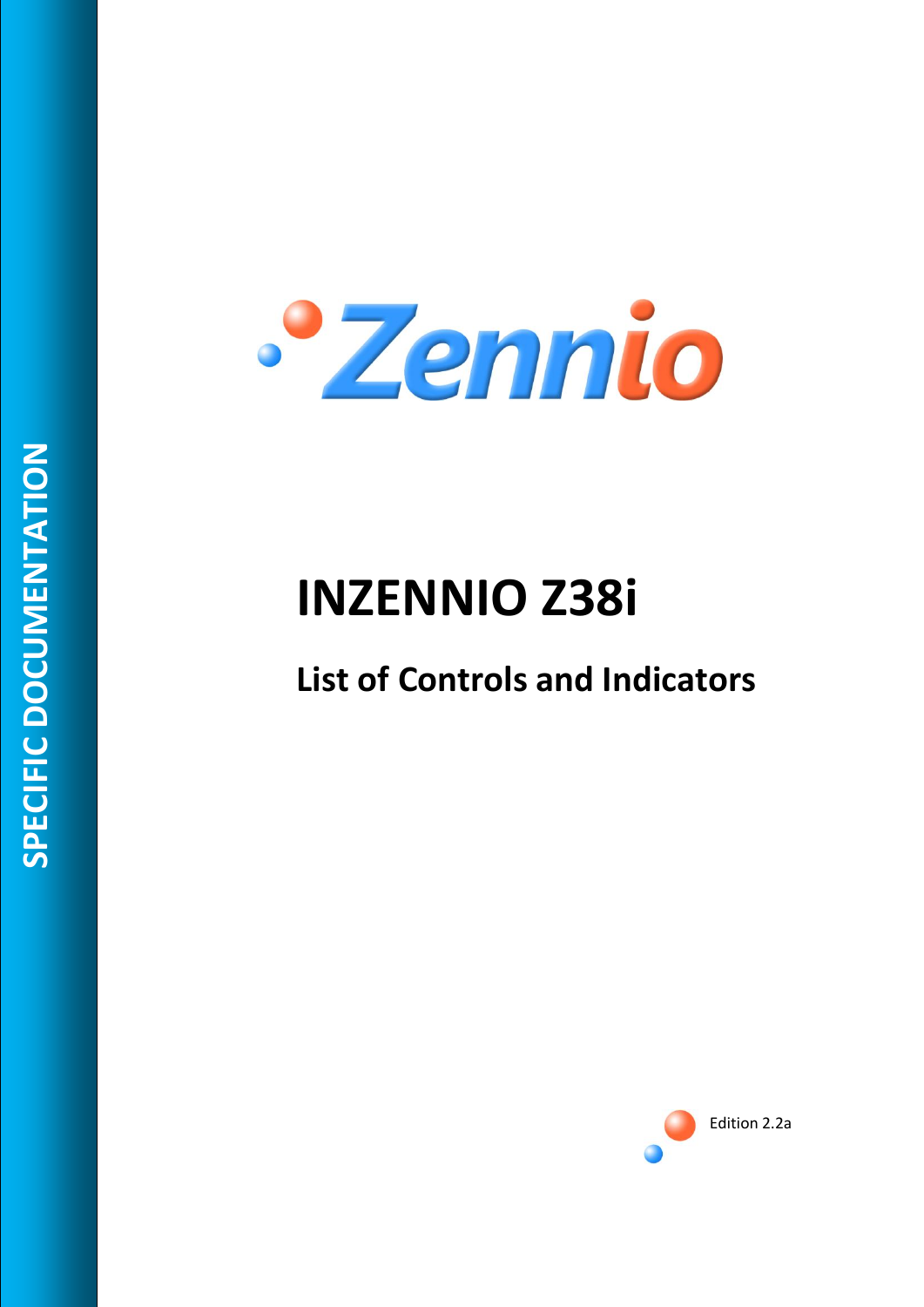# **1. INDIVIDUAL CONTROLS**

#### **BINARY**



#### **DIRECTIONAL & INCREMENTAL**

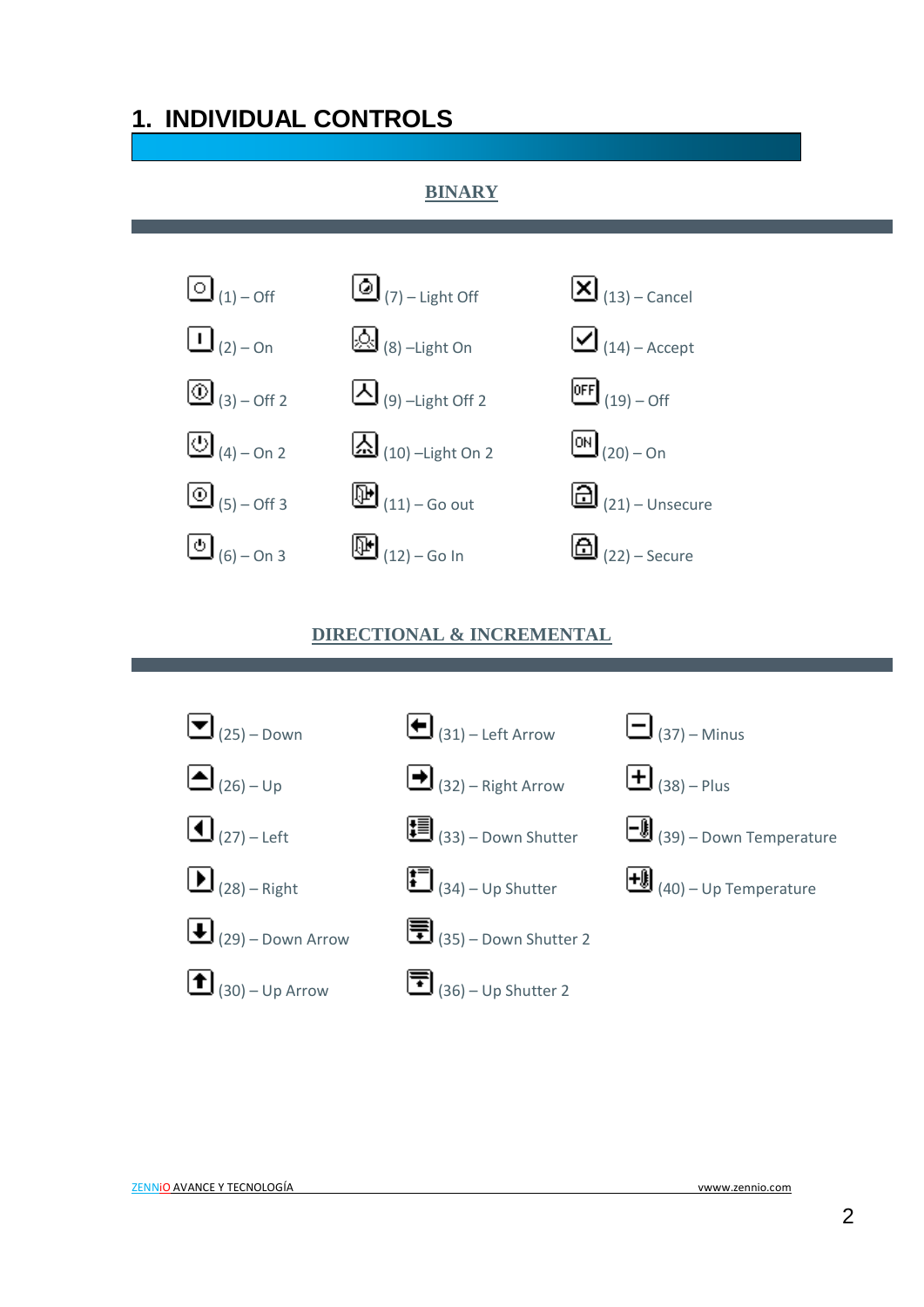#### **AIR CONDITIONING**



#### **NUMBERS**

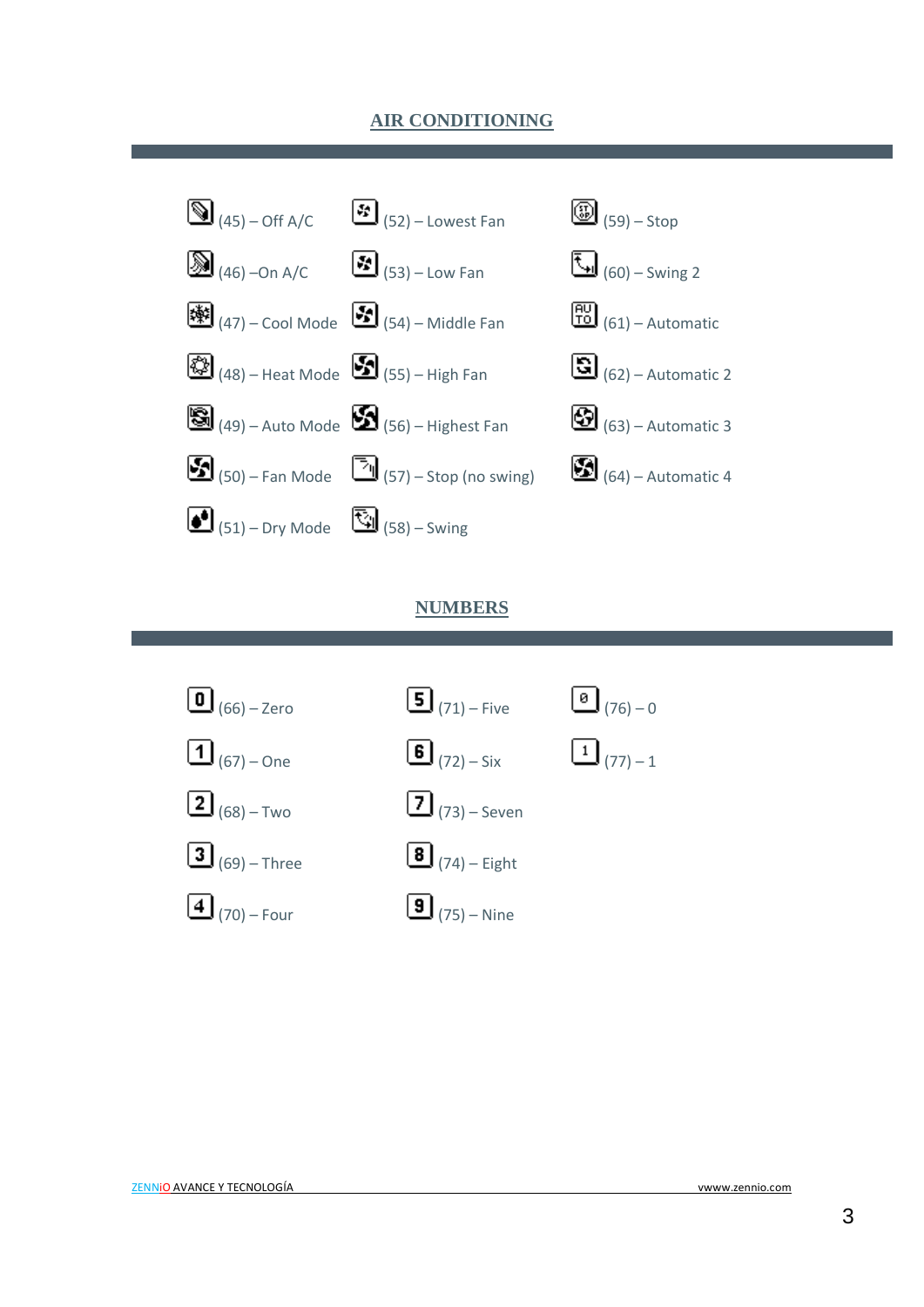#### **SOUND & IMAGE**



#### **OTHER**







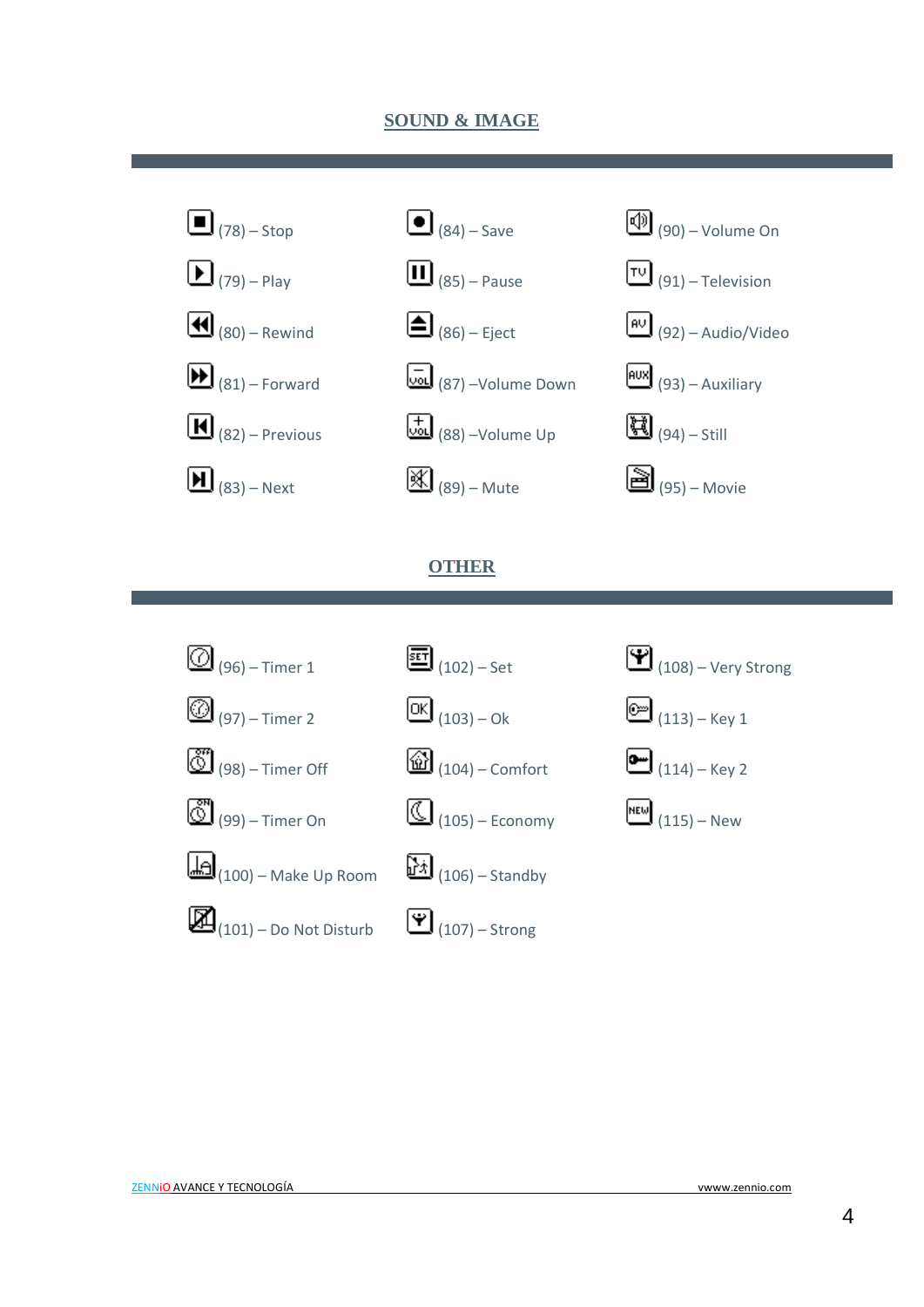## **2. DOUBLE CONTROLS**

#### **BINARY**



#### **DIRECTIONAL & INCREMENTAL**



#### **AIR CONDITIONING**

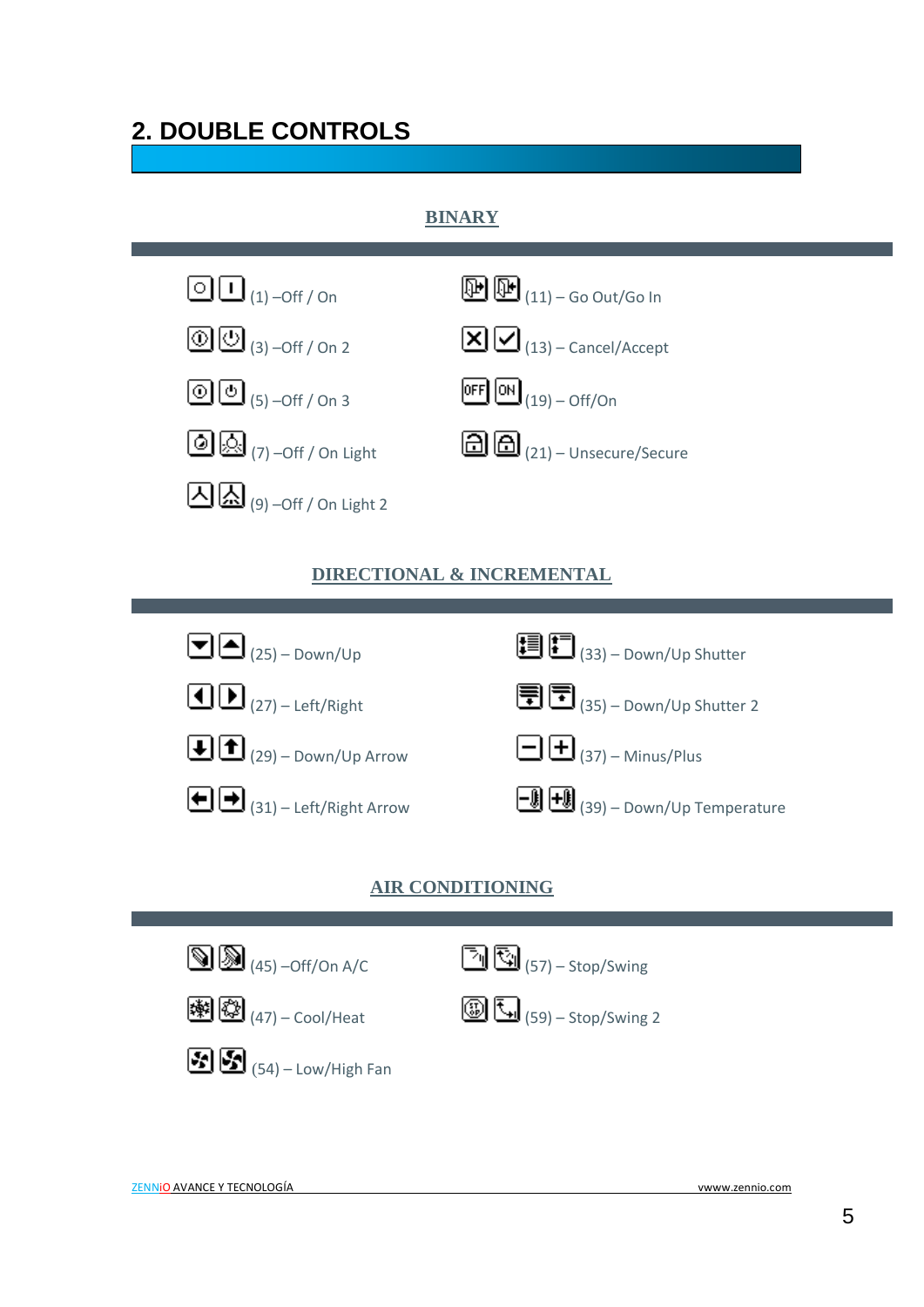#### **NUMBERS**

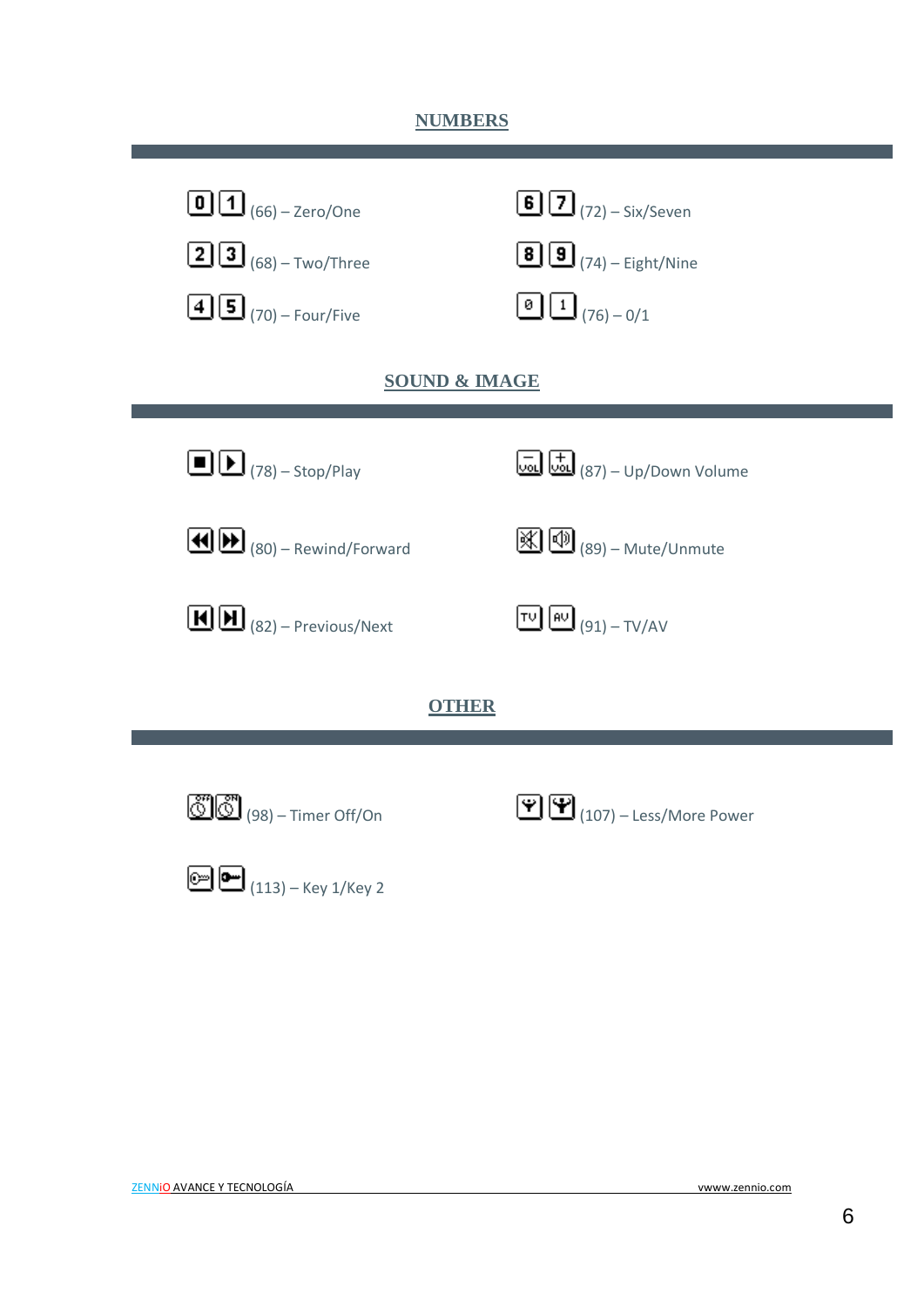### **3. INDICATORS**

#### **BINARY**



#### **DIRECTIONAL & INCREMENTAL**



#### **AIR CONDITIONING**

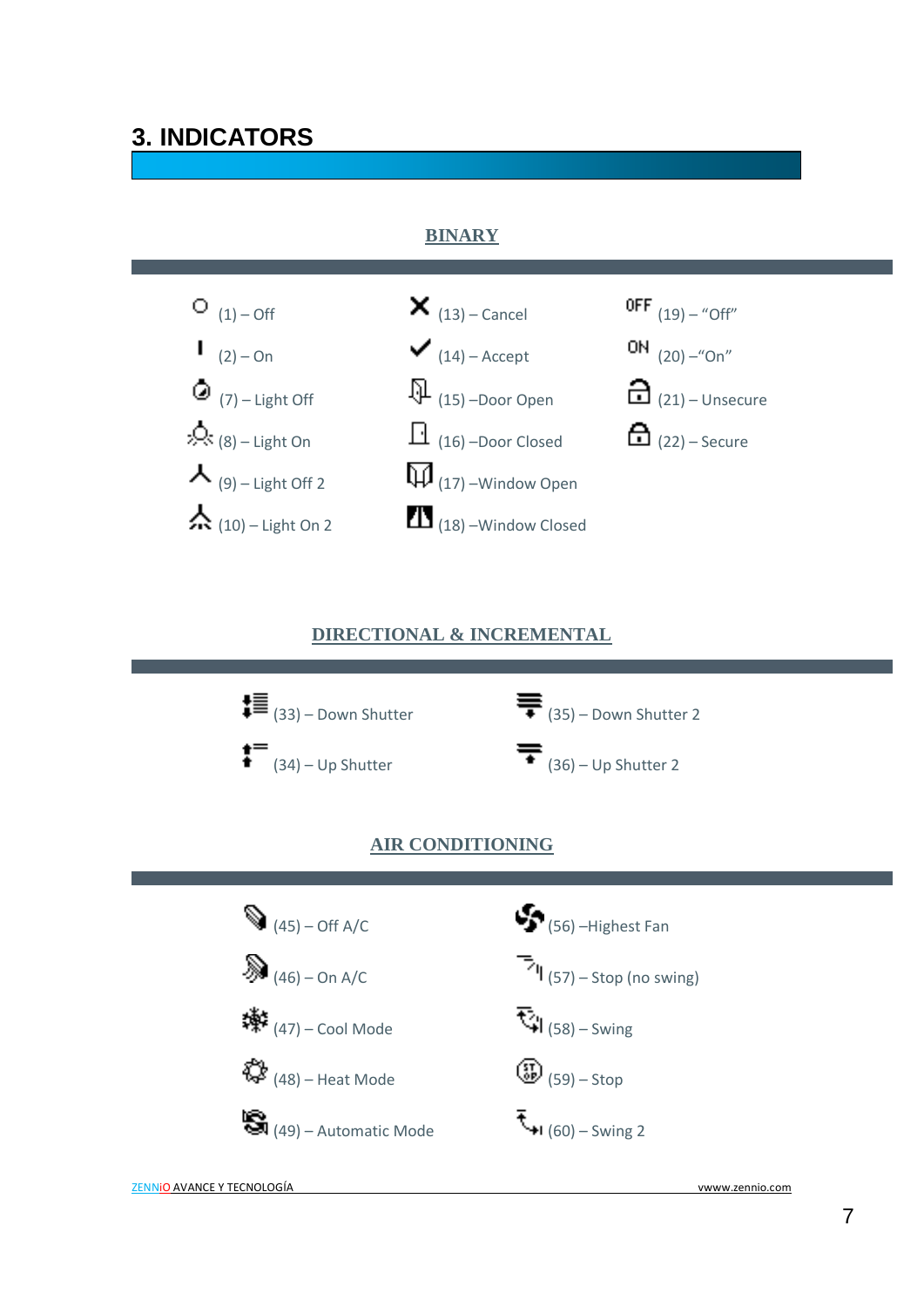

#### **NUMBERS**



#### **SOUND & IMAGE**

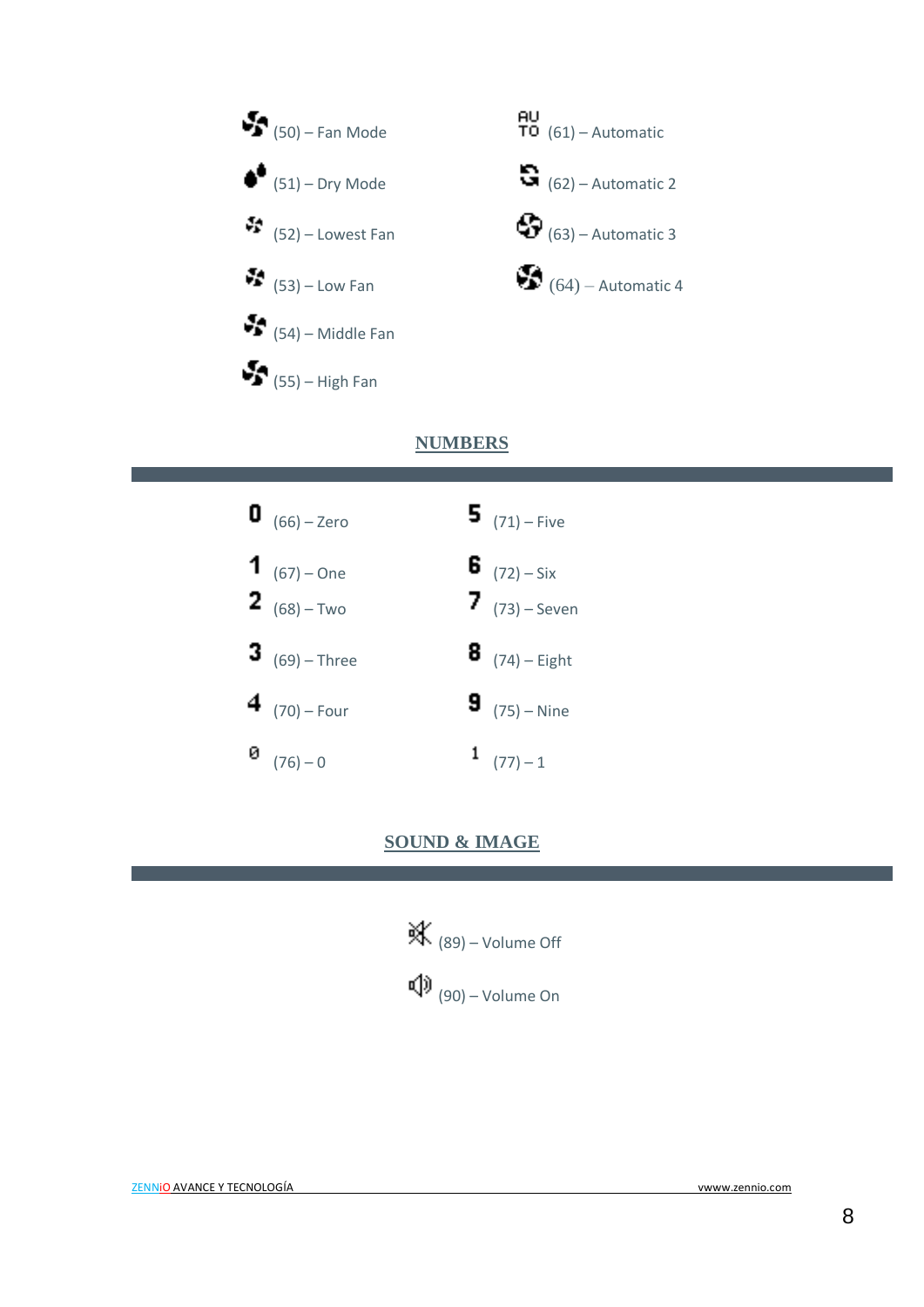#### **OTHER**